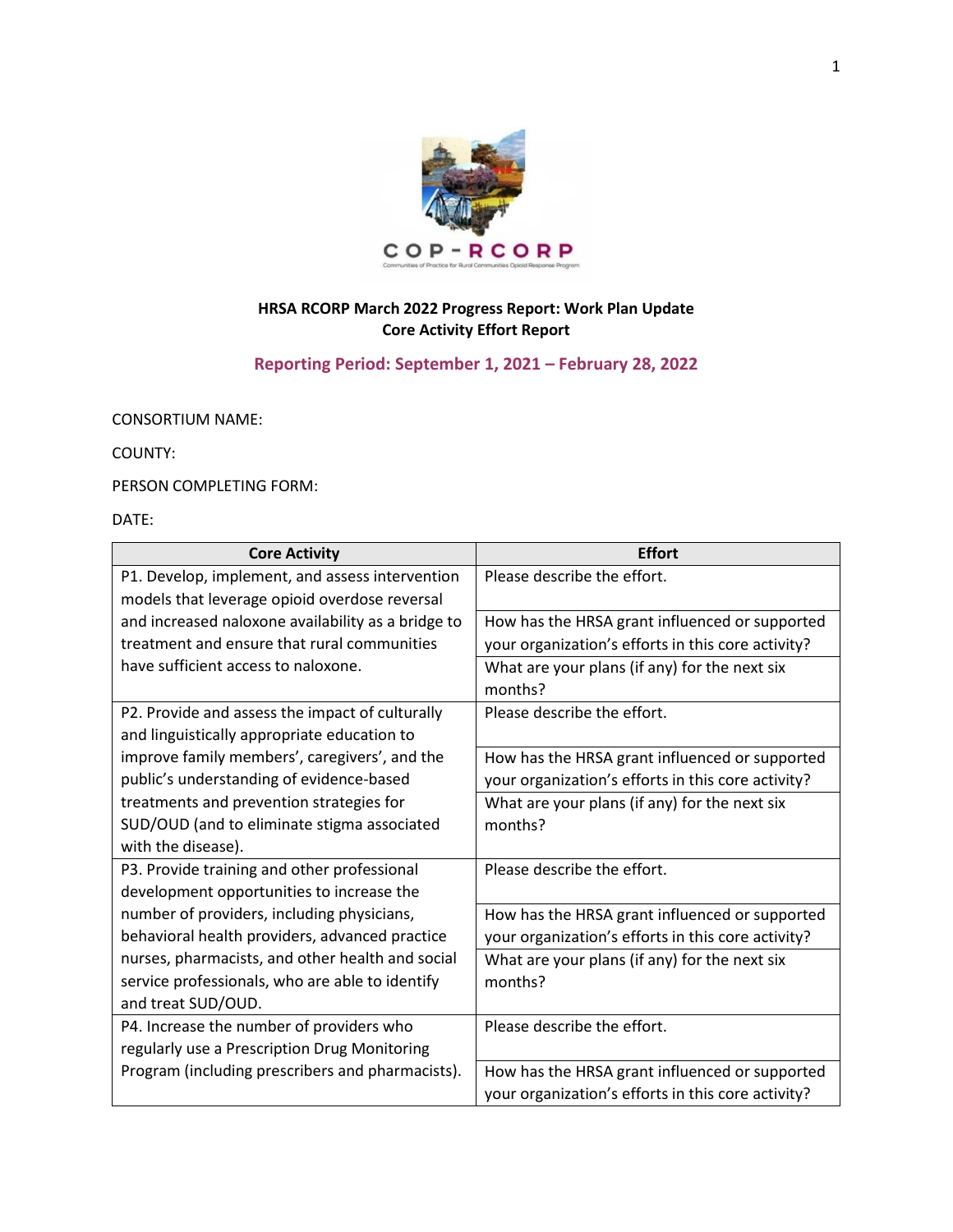| <b>Core Activity</b>                                                                               | <b>Effort</b>                                            |
|----------------------------------------------------------------------------------------------------|----------------------------------------------------------|
|                                                                                                    | What are your plans (if any) for the next six            |
|                                                                                                    | months?                                                  |
| P5. Identify and screen individuals who are at risk<br>of SUD/OUD and make available prevention,   | Please describe the effort.                              |
| harm reduction, early intervention services,                                                       | How has the HRSA grant influenced or supported           |
| referral to treatment and other supportive                                                         | your organization's efforts in this core activity?       |
| services to minimize the potential for the<br>development of SUD/OUD.                              | What are your plans (if any) for the next six<br>months? |
| P6. Track, screen, prevent, and refer to treatment<br>patients with SUD/OUD who have infectious    | Please describe the effort.                              |
| complications, including HIV, viral hepatitis, and                                                 | How has the HRSA grant influenced or supported           |
| endocarditis, particularly among PWID.                                                             | your organization's efforts in this core activity?       |
|                                                                                                    | What are your plans (if any) for the next six<br>months? |
| T1. Increase the number of providers, including<br>physicians, nurse practitioners, clinical nurse | Please describe the effort.                              |
| specialists, certified nurse-midwives, certified                                                   | How has the HRSA grant influenced or supported           |
| registered nurse anesthetists, and physician                                                       | your organization's efforts in this core activity?       |
| assistants who are trained, certified, and willing                                                 | What are your plans (if any) for the next six            |
| to provide MAT, including by providing                                                             | months?                                                  |
| opportunities for existing rural providers to                                                      |                                                          |
| obtain DATA 2000 Drug Enforcement Agency<br>waivers.                                               |                                                          |
| T2. Increase the number of support staff with the                                                  | Please describe the effort.                              |
| training and education to provide activities and                                                   |                                                          |
| services to complement MAT.                                                                        | How has the HRSA grant influenced or supported           |
|                                                                                                    | your organization's efforts in this core activity?       |
|                                                                                                    | What are your plans (if any) for the next six            |
|                                                                                                    | months?                                                  |
| T3. Recruit and retain rural SUD/OUD providers<br>by providing workforce development               | Please describe the effort.                              |
| opportunities and recruitment incentives through                                                   | How has the HRSA grant influenced or supported           |
| mechanisms such as, but not limited to, the                                                        | your organization's efforts in this core activity?       |
| NHSC.                                                                                              | What are your plans (if any) for the next six<br>months? |
| T4. Reduce barriers to treatment, including by<br>supporting integrated treatment and recovery,    | Please describe the effort.                              |
| including integration with behavioral health,                                                      | How has the HRSA grant influenced or supported           |
| dentistry, and social services, and, as appropriate,                                               | your organization's efforts in this core activity?       |
| providing support to pregnant women, children,                                                     | What are your plans (if any) for the next six            |
| and at-risk populations using approaches to                                                        | months?                                                  |
| minimize stigma and other barriers to care.                                                        |                                                          |
|                                                                                                    |                                                          |